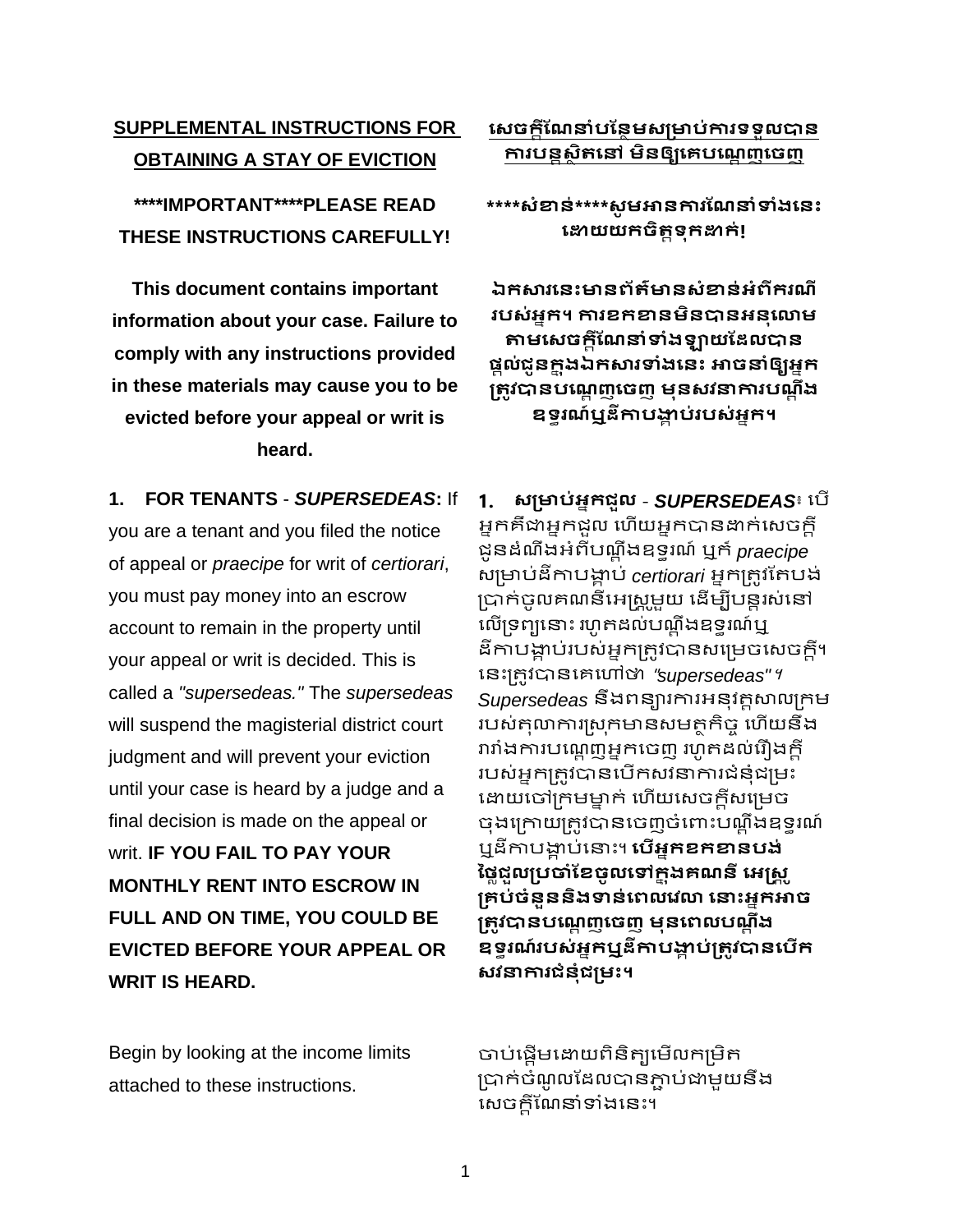If your income is below the income limits, complete a Tenant's Affidavit, pursuant to Pa.R.C.P.M.D.J. No. 1008(C)(2) or 1013(C)(2). These affidavits are available on the website of the Unified Judicial System of Pennsylvania at [http://www.pacourts.us/forms/for-the](http://www.pacourts.us/forms/for-the-public.)[public.](http://www.pacourts.us/forms/for-the-public.) Then follow the instructions for low-

income tenants below. There are several different options available; pick the option (A, B, or C) that best describes your situation.

If your income is higher than the income limits attached to these instructions, follow the instructions for D.

**A.** If you are a low-income tenant and there was a money judgment entered against you for non-payment of rent, and you HAVE NOT paid rent for the month in which the notice of appeal or *praecipe* for writ of *certiorari* is filed, you must:

1. File an *in forma pauperis* petition (a petition for low-income parties) pursuant to Pa.R.C.P . No. 240;

2. Pay one-third of your monthly rent into an escrow account with the prothonotary's office at the time the notice of appeal or *praecipe* for writ of *certiorari* (*"praecipe"*) is filed;

បើចំណូលរបស់អ្នកក្រោមកម្រិតចំណូល សូមបំពេញលិខិតបញ្ជាក់របស់អ្នកដួល ស្រប តាម Pa.R.C.P.M.D.J. បលខ 1008(C)(2) ឬ 1013(C)(2)។ លិខិតបញ្ជាក់ទាំងនេះអាចរក បាននៅលើវិបសៃរបស់ប្រព័ន្ធតុលាការរួមនៃ រដ្ឋ Pennsylvania តាម [http://www.pacourts.us/forms/for-the](http://www.pacourts.us/forms/for-the-public)[public](http://www.pacourts.us/forms/for-the-public)។ បន្ទាប់មក សូមធ្វើតាមសេចក្តីណែនាំ សម្រាប់អ្នកជួលដែលមានចំណូលទាប ខាងក្រោម។ មានដម្រើស ប្េងៗគ្ននបម្រចើន; េូ មបរ ើេជបម្រមើេ (A, B ឬ C)

ឌែលពណ៌នាល្ងបំផុតអំពីស្ថានភាពរបស់អ្នក។

បើចំណូលរបស់អ្នក<u>ខ្ពស់ជា</u>ងកម្រិតចំណូល ដែលបានភ្ជាប់ជាមួយសេចក្តីណែនាំទាំងនេះ សូមធ្វើតាមសេចក្តីណែនាំសម្រាប់ D។

**A.** បើអ្នកគឺជាអ្នកដួលដែលមានចំណូលទាប និងមានសាលក្រមឲ្យបង់ប្រាក់ ដែលបាន ចេញប្រឆាំងនឹងអ្នក ចំពោះការមិនបង់ប្រាក់ ជួល ហើយអ្នកមិនបានបង់ថ្លៃជួលសម្រាប់ខែ ឌែលបានដាក់សេចក្តីជូនដំណឹងអំពីបណ្តឹង ឧទ្ធរណ៍ ឬ *praecipe* េម្រា ់ដីកា ង្គា ់ *certiorari* អ្នកម្ររូវតរ៖

1. ដាក់ញរតិ*in forma pauperis* (ញរតិេម្រា ់ ភាគីដែលមានចំណូលទាប) ស្របតាម Pa.R.C.P . បលខ 240;

2. បង់មួយភាគបី (1/3) នៃថ្លៃដួលប្រចាំខែ របស់អ្នកទៅក្នុងគណនីអេស្រូ នៅការិយាល័យ នាយកក្រឡាបញ្ជី នៅពេលដាក់ សេចក្តីដូនដំណឹងអំពីបណ្តឹងឧទ្ធរណ៍ ឬ *praecipe* េម្រា ់ដីកា ង្គា ់ *certiorari* ("*praecipe"*);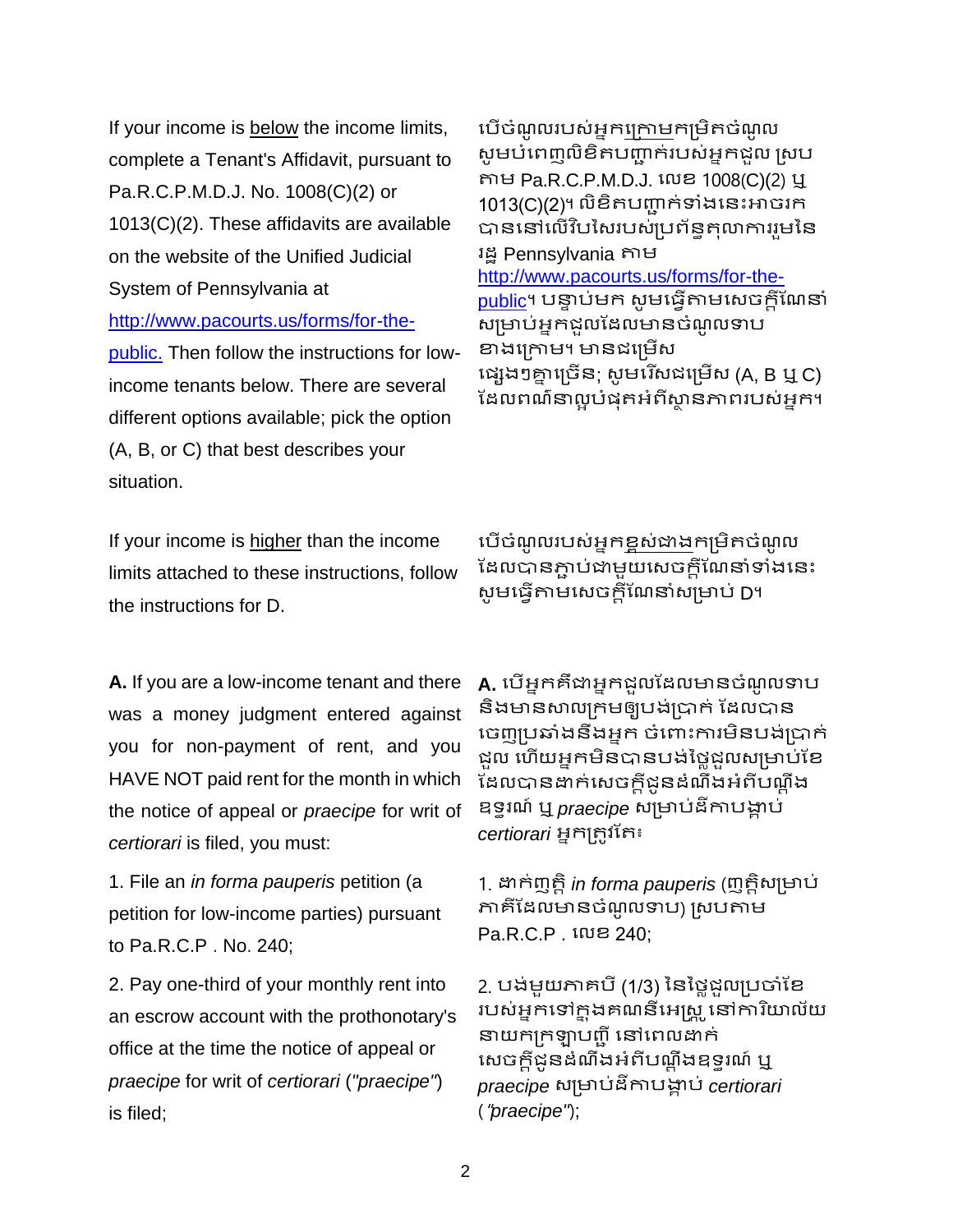3. Pay the remaining two-thirds (2/3) of your monthly rent into the escrow account within twenty (20) days of the date the notice of appeal or *praecipe* was filed; and

4. Pay your monthly rent on an ongoing basis into the escrow account in thirty (30) day intervals from the date the notice of appeal or *praecipe* was filed until the time of your trial.

**B.** If you are a low-income tenant, and there was a money judgment against you for non-payment of rent, and you HAVE paid rent for the month in which the notice of appeal or *praecipe* for writ of *certiorari* (*"praecipe"*) is filed, you do not have to pay rent at the time you file your notice of appeal or *praecipe*. You must:

1. File an *in forma pauperis* petition (a petition for low-income parties), pursuant to Pa.R.C.P. No. 240;

2. Pay your monthly rent on an ongoing basis into an escrow account with the prothonotary in thirty (30) day intervals from the date the notice of appeal or *praecipe* was filed until the time of trial. It is important to count the thirty (30) days exactly because the date of your payment will change depending on the number of days in a given month.

**C.** If you are a low-income tenant, and no money judgment was entered against you

3. បង់ប្រាក់នៅសល់ពីរភាគបី (2/3) នៃ ថ្លៃជួលប្រចាំខែរបស់អ្នកទៅក្នុងគណនីអេស្ត្រូ ក្នុងពេលម្អៃ (20) ថ្ងៃ នៃកាលបរិច្ឆេទដាក់ សេចក្តីដូនដំណឹងអំពីបណ្តឹងឧទ្ធរណ៍ឬ *praecipe*; និង

4. បង់ថ្លៃជួលប្រចាំខែរបស់អ្នកជាប្រចាំទៅ ក្នុងគណនីអេស្ត្រក្នុងចន្លោះពេលសាមសិប (30) ថ្ងៃ ចាប់ពីកាលបរិច្ឆេទដាក់ សេចក្តីដូនដំណឹងអំពីបណ្ឌឹងឧទ្ទរណ៍ ឬ *praecipe* រហូតដល់ពេលជំនុំជម្រះរឿងក្តីរបស់ អ្នក។

**B.** បើអ្នកគឺជាអ្នកជួលដែលមានចំណូលទាប និងមានសាលក្រមឲ្យបង់ប្រាក់ប្រឆាំង នឹងអ្នក ចំពោះការមិនបង់ប្រាក់ដួល ហើយ អ្នកបានបង់ថ្លៃដួលសម្រាប់ខែ ដែលបានដាក់ សេចក្តីជូនដំណឹងអំពីបណ្តឹងឧទ្ធរណ៍ ឬ *praecipe* េម្រា ់ដីកា ង្គា ់ *certiorari* (*"praecipe"*) អ្នកមិនចាំបាច់ ង់ម្របាក់ជួល បៅបពលអ្នកដាក់បេចកដីជូនដំណឹងអ្ំពី ណដ ឹងឧទ្ធរណ៍ ឬ *praecipe* បទ្។ អ្នកម្ររូវតរ៖

1. ដាក់ញរតិ *in forma pauperis* (ញរតិេម្រា ់ ភាគីដែលមានចំណូលទាប) ស្របតាម Pa.R.C.P. បលខ 240;

2. បង់ថ្លៃជួលប្រចាំខែរបស់អ្នកជាប្រចាំទៅ ក្នុងគណនីអេស្ត្រក្នុងចន្លោះពេលសាមសិប (30) ថៃ ចាប់ពីកាលបរិច្ឆេទដាក់ សេចក្តីដូនដំណឹងអំពីបណ្តឹងឧទ្ធរណ៍ ឬ *praecipe* រហូតដល់ពេលជំនុំជម្រះរឿងក្តី។ វា ាន

សារៈសំខាន់ក្នុងការរាប់ចំនួនសាបសិប (30) ថ្ងៃគត់ ពីព្រោះកាលបរិច្ចេទនៃការបង់ប្រាក់ របស់អ្នកនឹងផ្លាស់ប្តូរ អាស្រ័យលើចំនួននៃថ្ងៃ កន ុងតខនីមួយៗ។

**C.** បើអ្នកគឺជាអ្នកដួលដែលមានចំណូលទាប និងគ្មានសាលក្រមឲ្យបង់ប្រាក់ដែលបានចេញ ប្រឆាំងនឹងអ្នក ចំពោះការមិនបង់ប្រាក់ដួល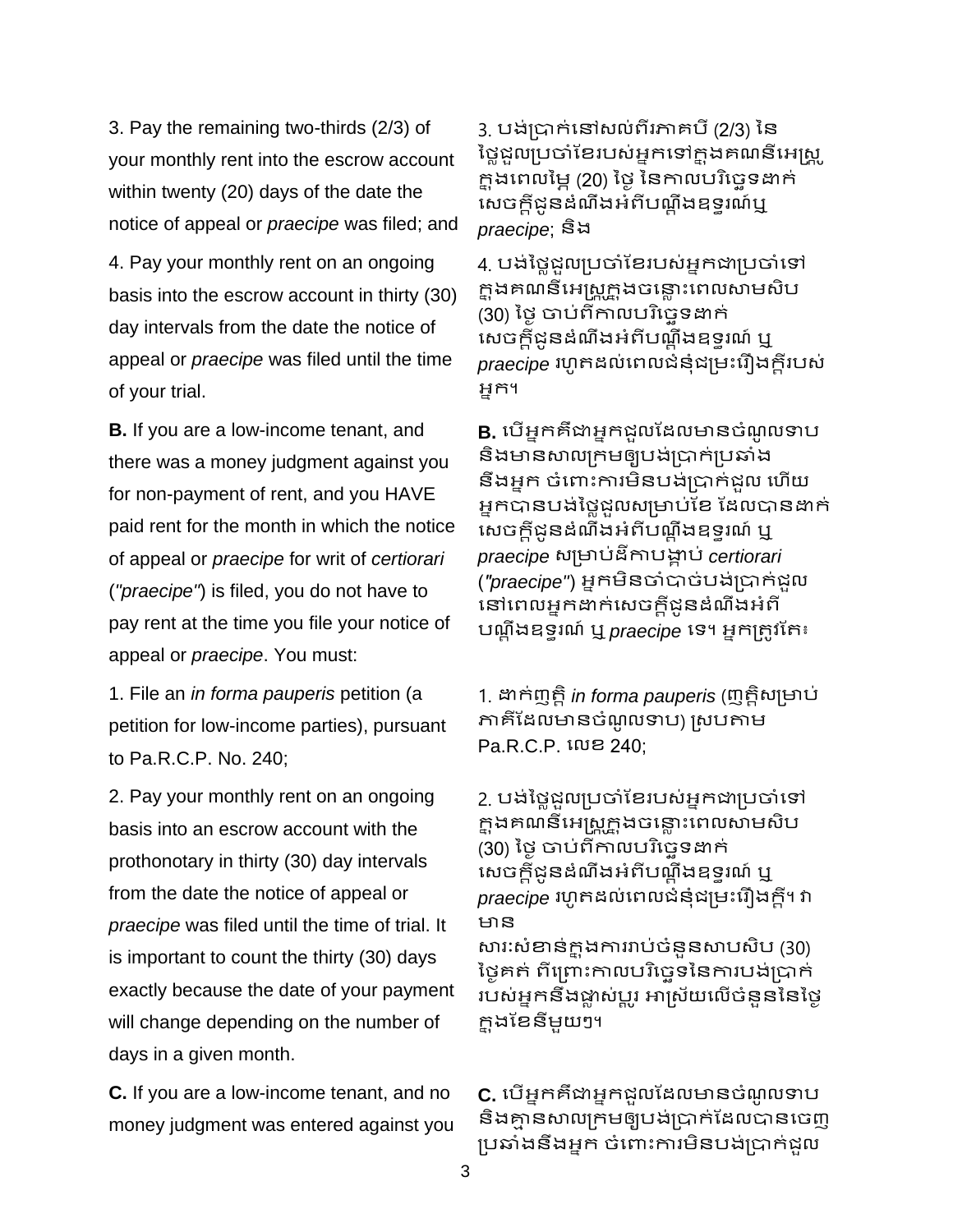for non-payment of rent, you do not have to pay rent at the time you file your notice of appeal or *praecipe* for writ of *certiorari*  (*"praecipe"*). *This option is to be used if at the magisterial district court hearing, the judge determined that you owed "zero" or "nothing" in rent.* You must:

1. File an *in forma pauperis* petition (a petition for low-income parties), pursuant to Pa.R.C.P. No. 240;

2. Pay your monthly rent on an ongoing basis into an escrow account with the prothonotary in thirty (30) day intervals from the date the notice of appeal or *praecipe* was filed until the time of your trial. It is important to count the thirty (30) days exactly because the date of your payment will change depending on the number of days in a given month.

**D.** If your income is higher than the income limits on the attached chart, you must:

1. Pay the fee to file a notice of appeal or *praecipe* for writ of *certiorari* (*"praecipe"*);

2. Pay the lesser of three (3) months' rent or the amount of rent awarded to the landlord in magisterial district court into an escrow account with the prothonotary's office at the time the notice of appeal or *praecipe* is filed; and

ទេ អ្នកមិនចាំបាច់បង់ថ្លៃជួលនៅពេលអ្នក ដាក់សេចក្តីដូនដំណឹងអំពីបណ្តឹងឧទ្ធរណ៍ ឬ *praecipe* េម្រា ់ដីកា ង្គា ់ *certiorari* ("praecipe") ឡើយ។ ជម្រើសនេះត្រូវបានប្រើ បើនៅសវនាការរបស់តុលាការស្រុកមាន សមត្ថកិច្ច ចៅក្រមបានសម្រេចថា អ្នកបាន ជំពាក់ប្រាក់ដួលចំនួន "សូន្យ" ឬក៍ "ទទេ"។ អ្នកម្ររូវតរ៖

1. ដាក់ញរតិ *in forma pauperis* (ញរតិេម្រា ់ ភាគីដែលមានចំណូលទាប) ស្របតាម Pa.R.C.P. បលខ 240;

2. បង់ថ្លៃជួលប្រចាំខែរបស់អ្នកជាប្រចាំទៅ ក្នុងគណនីអេស្ត្រូក្នុងចន្លោះពេលសាមសិប (30) ថ្ងៃ ចាប់ពីកាលបរិច្ឆេទដាក់ សេចក្តីដូនដំណឹងអំពីបណ្តឹងឧទ្ធរណ៍ ឬ *praecipe* រហូតដល់ពេលជំនុំជម្រះរឿងក្តីរបស់ អ្នក។ វាមានសារៈសំខាន់ក្នុងការរាប់ចំនួន សាបសិប (30) ថ្ងៃគត់ ពីព្រោះកាលបរិច្ចេទនៃ ការបង់ប្រាក់របស់អ្នកនឹងផ្លាស់ប្តូរ អាស្រ័យ លើចំនននៃថៃក្នុងខែនឹមយៗ។

**D.** បើចំណូលរបស់អ្នកខ្ពស់ជាងកម្រិតចំណូល នៅលើតារាងដែលបានភ្ជាប់មកជាមួយ អ្នក ម្ររូវតរ៖

### 1. បង់ថ្លៃសេវាដាក់សេចក្តីជូនដំណឹងអំពី ណដ ឹងឧទ្ធរណ៍ ឬ *praecipe* េម្រា ់ ដីកា ង្គា ់ *certiorari* (*"praecipe"*);

2. បង់មួយតិចនៃថ្លៃដួលបី (3) ខែ ឬក៍ចំនួន ទឹកប្រាក់ដលដែលបានសម្រេចឲ្យមាស់ដី នៅក្នុងតុលាការស្រុកមានសមត្ថកិច្ច ទៅក្នុង គណនីអេស្ត្រូ នៅការិយាល័យនាយកក្រឡាបញ្ចី នៅពេលដាក់សេចក្តីដូនដំណឹងអំពីបណ្តឹង ឧទ្ធរណ៍ ឬ *praecipe*; និង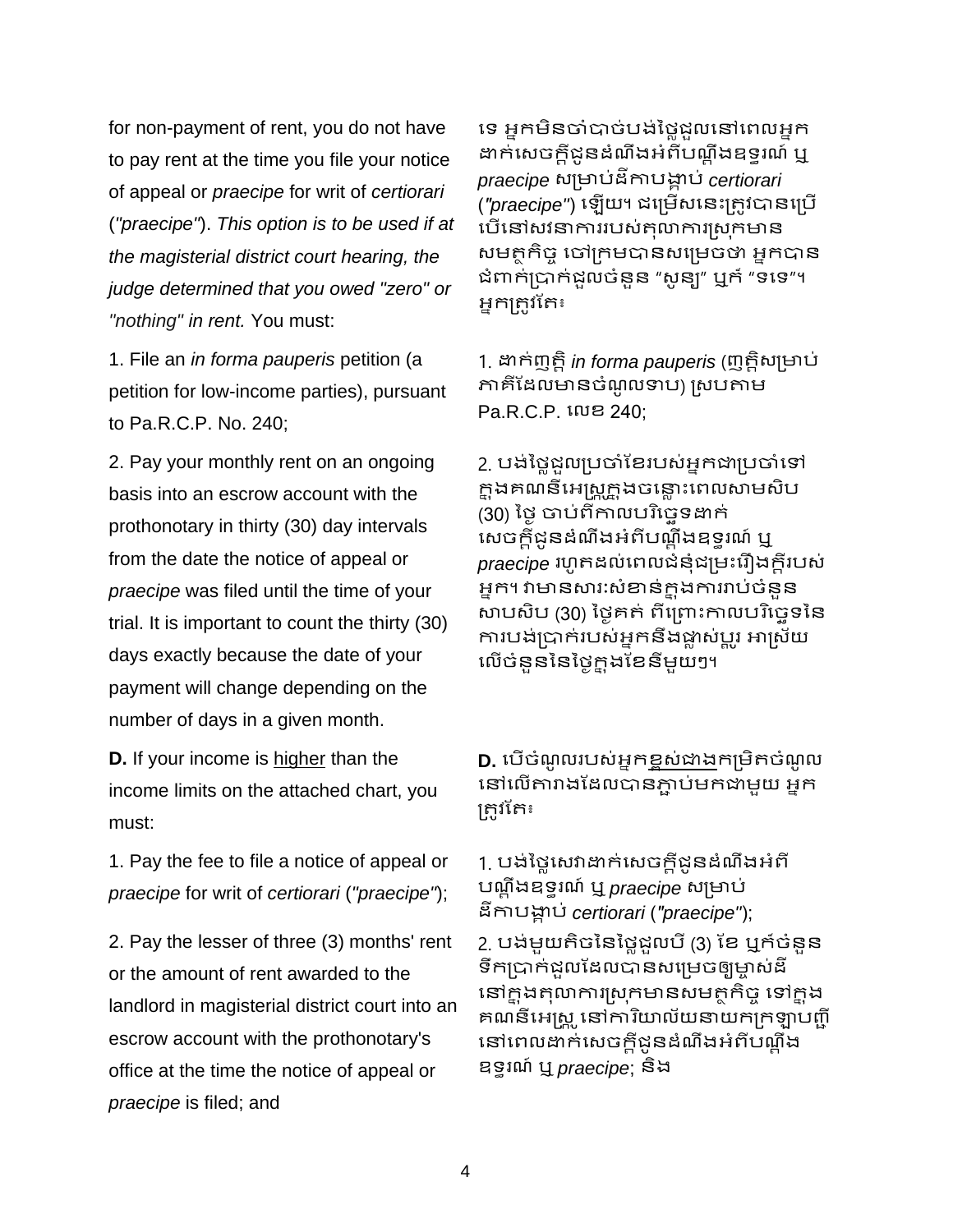3. Pay your monthly rent into the escrow account in thirty (30) day intervals from the date the notice of appeal or *praecipe* was filed until the time of trial. It is important to count the thirty (30) days exactly because the date on your payment will change depending on the number of days in a given month.

3. បង់ថ្លៃជួលប្រចាំខែរបស់អ្នកទៅក្នុង គណនីអេណ្ណ្រ្តិ៍ងចន្លោះពេលសាមសិប (30) ថ្ងៃ ចាប់ពីកាលបរិច្ឆេទដាក់សេចក្តីជូនដំណឹង អ្ំពី ណដ ឹងឧទ្ធរណ៍ ឬ *praecipe* រ ូ រដល់បពល ជំនុំជម្រះរឿងក្តី។ វាមានសារៈសំខាន់ក្តុងការ រាប់ចំនួនសាបសិប (30) ថ្ងៃគត់ ពីព្រោះ កាលបរិច្ចេទនៃការបង់ប្រាក់របស់អ្នកនឹង ផ្លាស់ប្តូរ អាស្រ័យលើចំនួននៃថ្ងៃ<u>ក្</u>នុងខែ នីមួយៗ។